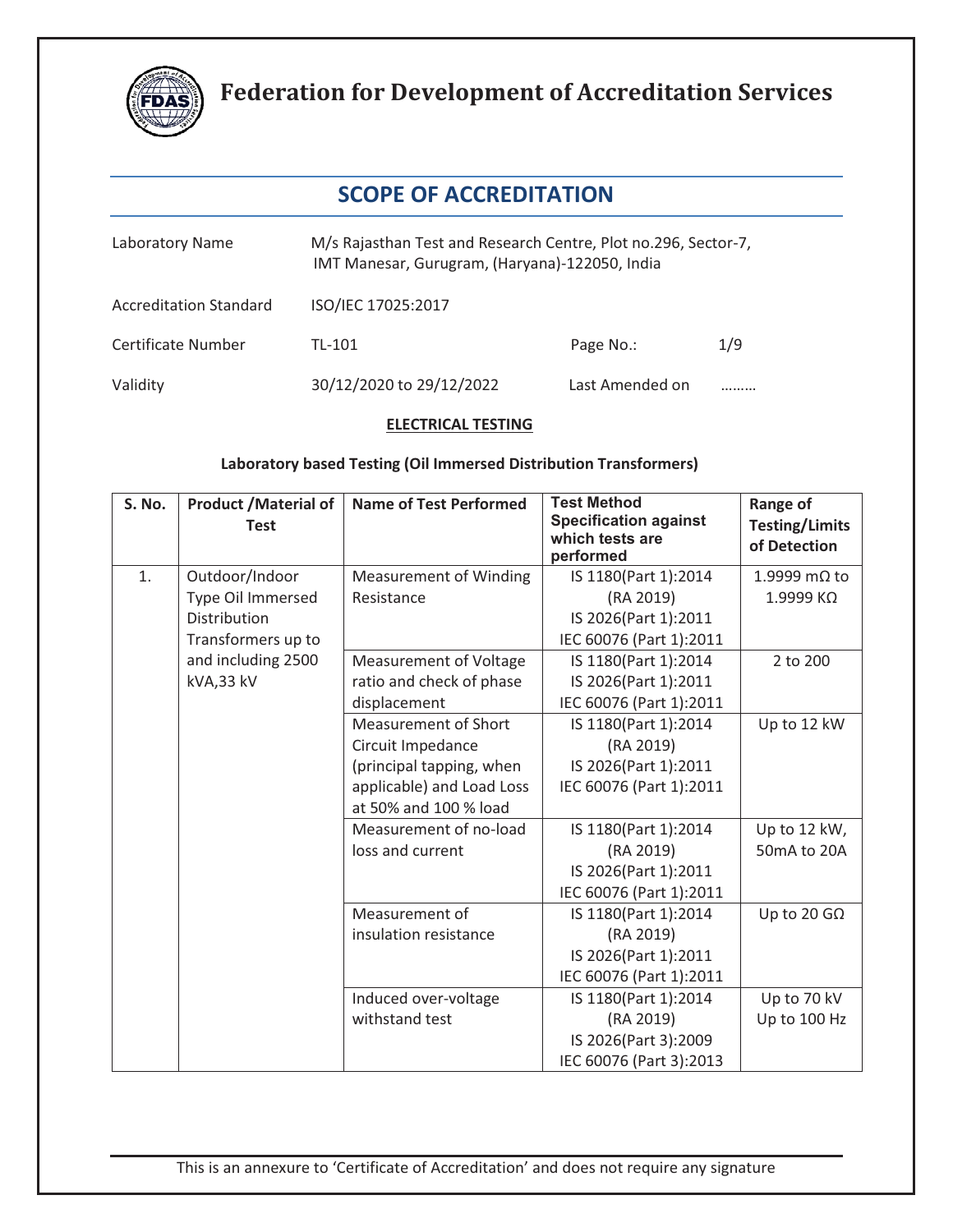

| Laboratory Name |                                             | M/s Rajasthan Test and Research Centre, Plot no.296, Sector-7,<br>IMT Manesar, Gurugram, (Haryana)-122050, India |                                                                    |                                                                                        |                                                          |
|-----------------|---------------------------------------------|------------------------------------------------------------------------------------------------------------------|--------------------------------------------------------------------|----------------------------------------------------------------------------------------|----------------------------------------------------------|
|                 | <b>Accreditation Standard</b>               |                                                                                                                  | ISO/IEC 17025:2017                                                 |                                                                                        |                                                          |
|                 | Certificate Number                          | TL-101                                                                                                           |                                                                    | 2/9<br>Page No.:                                                                       |                                                          |
| Validity        |                                             |                                                                                                                  | 30/12/2020 to 29/12/2022                                           | Last Amended on                                                                        |                                                          |
| S. No.          | <b>Product / Material of</b><br><b>Test</b> |                                                                                                                  | <b>Name of Test</b><br><b>Performed</b>                            | <b>Test Method</b><br><b>Specification against</b><br>which tests are<br>performed     | <b>Range of</b><br><b>Testing/Limits</b><br>of Detection |
|                 |                                             |                                                                                                                  | Separate source voltage<br>withstand test (Primary<br>& secondary) | IS 1180(Part 1): 2014 (RA<br>2019)<br>IS 2026(Part 3):2009<br>IEC 60076 (Part 3):2013  | up to 75kV<br>up to 10 kV                                |
|                 |                                             |                                                                                                                  | <b>Pressure Test</b><br>(Routine Test)                             | IS 1180(Part 1):2014<br>(RA 2019)                                                      | up to $2.1$<br>$\text{kg/cm}^2$                          |
|                 |                                             |                                                                                                                  | Oil leakage Test                                                   | IS 1180(Part 1):2014<br>(RA 2019)                                                      | up to $2.1$<br>kg/cm <sup>2</sup>                        |
|                 |                                             |                                                                                                                  | <b>Lightning Impulse Test</b>                                      | IS 1180(Part 1):2014<br>(RA 2019)<br>IS 2026(Part 3):2009<br>IEC 60076 (Part 3):2013   | up to 500 kVp                                            |
|                 |                                             |                                                                                                                  | Temperature rise test                                              | IS 1180(Part 1):2014<br>(RA 2019)<br>IS 2026(Part 2):2010<br>IEC 60076 (Part 2):2011   | up to 110 °C                                             |
|                 |                                             |                                                                                                                  | Pressure test (Type<br>Test)                                       | IS 1180(Part 1):2014<br>(RA 2019)                                                      | up to $2.1$<br>$kg/cm2$ and up<br>to 760 mmHg            |
|                 |                                             |                                                                                                                  | Determination of sound<br>level                                    | IS 1180(Part 1):2014<br>(RA 2019)<br>IS 2026(Part 10):2009<br>IEC 60076 (Part 10):2016 | 30 to 130 dB                                             |
|                 |                                             |                                                                                                                  | No load current at 112.5<br>% voltage                              | IS 1180(Part 1):2014<br>(RA 2019)                                                      | 50 mA to 20 A                                            |
|                 |                                             |                                                                                                                  | Paint adhesion test                                                | IS 1180(Part 1):2014<br>(RA 2019)<br><b>ASTM D3359</b>                                 | Qualitative                                              |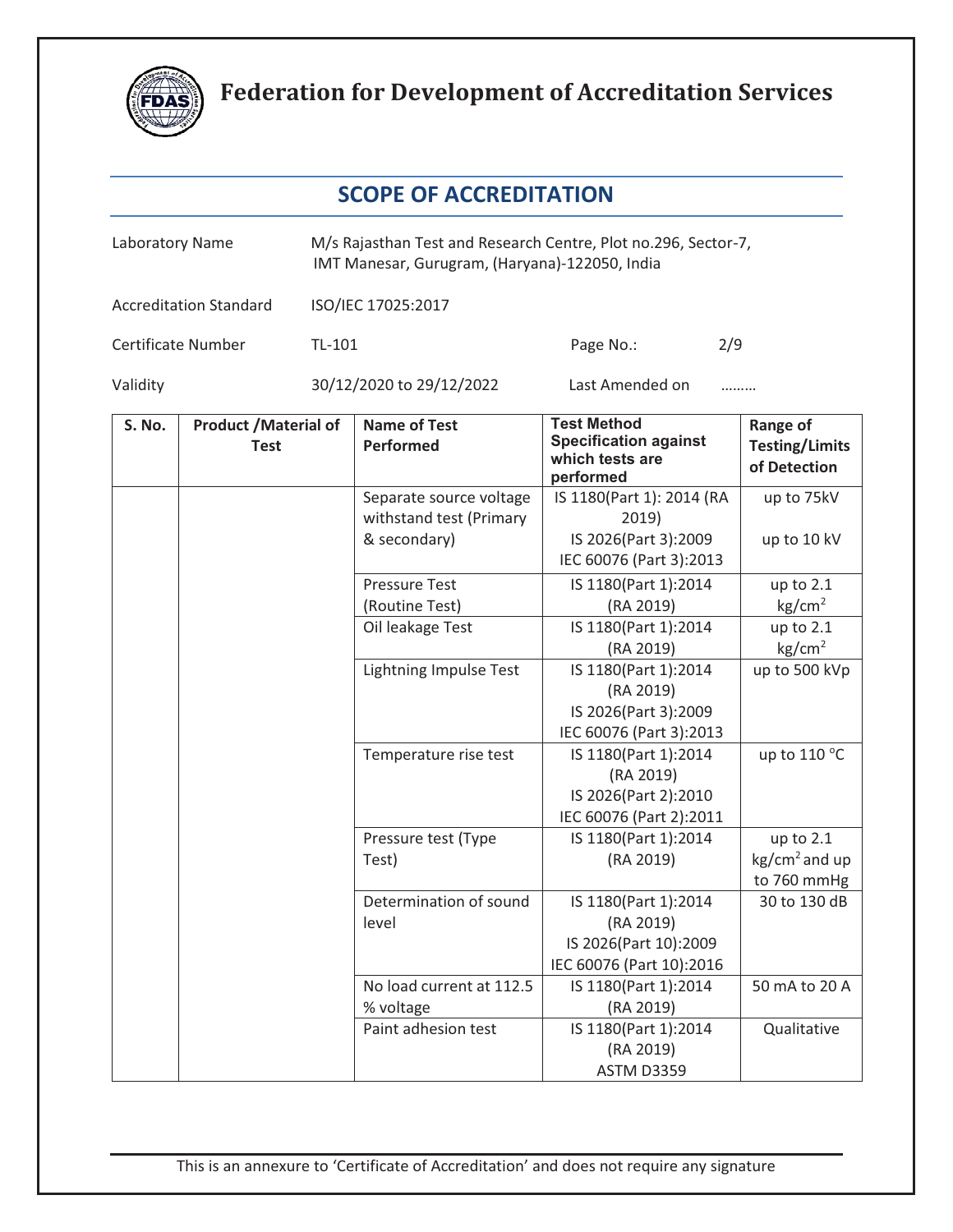

| Laboratory Name |                                             | M/s Rajasthan Test and Research Centre, Plot no.296, Sector-7,<br>IMT Manesar, Gurugram, (Haryana)-122050, India |                                                                                            |                                                                                    |                                                          |
|-----------------|---------------------------------------------|------------------------------------------------------------------------------------------------------------------|--------------------------------------------------------------------------------------------|------------------------------------------------------------------------------------|----------------------------------------------------------|
|                 | <b>Accreditation Standard</b>               |                                                                                                                  | ISO/IEC 17025:2017                                                                         |                                                                                    |                                                          |
|                 | Certificate Number                          | TL-101                                                                                                           |                                                                                            | 3/9<br>Page No.:                                                                   |                                                          |
| Validity        |                                             |                                                                                                                  | 30/12/2020 to 29/12/2022                                                                   | Last Amended on<br>.                                                               |                                                          |
| S. No.          | <b>Product / Material of</b><br><b>Test</b> |                                                                                                                  | <b>Name of Test</b><br>Performed                                                           | <b>Test Method</b><br><b>Specification against</b><br>which tests are<br>performed | <b>Range of</b><br><b>Testing/Limits</b><br>of Detection |
|                 |                                             |                                                                                                                  | Oil BDV and moisture<br>content of transformer<br>oil                                      | IS 1180(Part 1):2014<br>(RA 2019)<br>IS 335:2018                                   | up to 100 kV<br>1mg/kg to<br>1000 mg/kg                  |
|                 |                                             |                                                                                                                  | Measurement of<br>dimension and physical<br>verification                                   | IS 1180(Part 1):2014<br>(RA 2019)                                                  | 0-300 mm, 0-<br>25 mm, 0-1000<br>mm, 15 mtr.             |
|                 |                                             |                                                                                                                  | Permissible flux density<br>and over fluxing                                               | IS 1180(Part 1):2014<br>(RA 2019)                                                  | 110 % of the<br>rated voltage.                           |
|                 |                                             |                                                                                                                  | Measurement of zero-<br>sequence impedance(s)<br>on three phase<br>transformers            | IS:2026(Part 1):2011<br>IEC 60076-1:2011                                           | O to 100 %                                               |
|                 |                                             |                                                                                                                  | Measurement of<br>Harmonic on no-load<br>current                                           | IS:2026 (Part 1):2011<br>IEC 60076-1:2011                                          | $1st$ order to<br>50 <sup>th</sup> order                 |
|                 |                                             |                                                                                                                  | Measurement of<br>dissipation factor tan<br>delta of the insulation<br>system capacitances | IS: 2026 (Part 1):2011<br>IEC 60076-1:2011                                         | up to 1.00                                               |
|                 |                                             |                                                                                                                  | Determination of<br>capacitance winding to<br>earth and between<br>windings                | IS: 2026 (Part 1):2011<br>IEC:60076-1:2011                                         | Up to 30 nF<br>$0.001$ pF                                |
|                 |                                             |                                                                                                                  | Unbalance current test                                                                     | <b>CBIP Publication No.:275</b><br><b>CBIP Publication No.:317</b>                 | 50 mA to 20 A                                            |
|                 |                                             |                                                                                                                  | Magnetic Balance test                                                                      | <b>CBIP Publication No.:275</b><br><b>CBIP Publication No.:317</b>                 | 60 mV to 750<br>Volts                                    |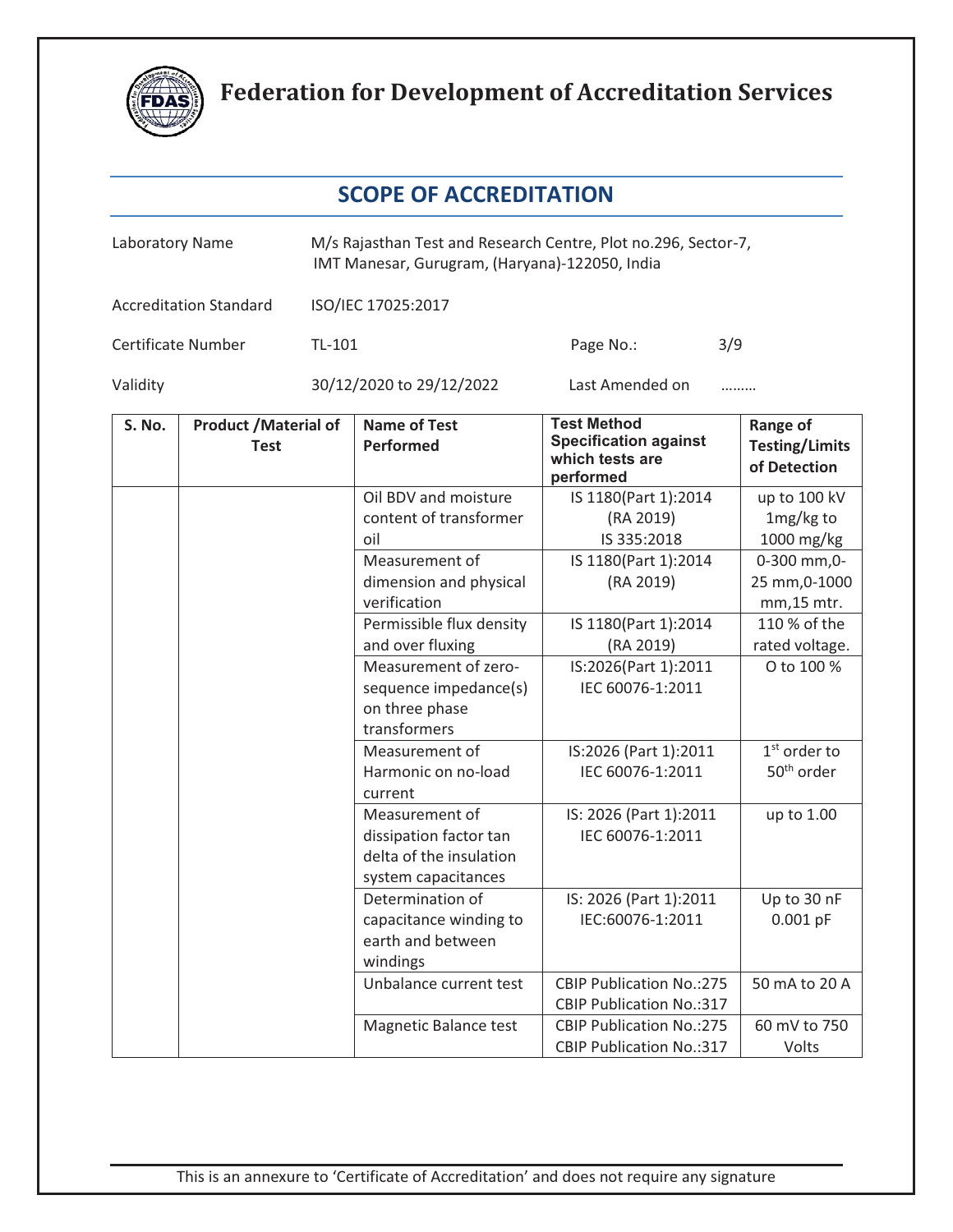

### **SCOPE OF ACCREDITATION**

| Laboratory Name               | M/s Rajasthan Test and Research Centre, Plot no.296, Sector-7,<br>IMT Manesar, Gurugram, (Haryana)-122050, India |                 |     |  |
|-------------------------------|------------------------------------------------------------------------------------------------------------------|-----------------|-----|--|
| <b>Accreditation Standard</b> | ISO/IEC 17025:2017                                                                                               |                 |     |  |
| Certificate Number            | TL-101                                                                                                           | Page No.:       | 4/9 |  |
| Validity                      | 30/12/2020 to 29/12/2022                                                                                         | Last Amended on |     |  |

#### **Laboratory based Testing (Dry Type Power Transformers)**

| S. No.         | <b>Product /Material of</b><br><b>Test</b> | <b>Name of Test</b><br><b>Performed</b>                                                                                         | <b>Test Method</b><br><b>Specification against</b><br>which tests are | Range of<br><b>Testing/Limits</b><br>of Detection |
|----------------|--------------------------------------------|---------------------------------------------------------------------------------------------------------------------------------|-----------------------------------------------------------------------|---------------------------------------------------|
| $\overline{2}$ | Dry Type Power                             | Measurement of                                                                                                                  | performed<br>IS: 2026(Part1):2011                                     | 1.9999 mΩ to                                      |
|                | Transformer up to<br>2500 kVA,33 kV        | <b>Winding Resistance</b>                                                                                                       | IEC 60076(Part 1):2011<br>IS 11171:1985                               | 1.9999 ΚΩ                                         |
|                |                                            | Measurement of<br>Voltage ratio and check<br>of phase displacement                                                              | IS: 2026(Part1):2011<br>IEC 60076(Part 1):2011<br>IS 11171:1985       | 2 to 200                                          |
|                |                                            | Measurement of short<br>circuit impedance<br>(principal tapping, when<br>applicable) and Load<br>Loss at 50 % and 100 %<br>load | IS: 2026(Part1):2011<br>IEC 60076(Part 1):2011<br>IS 11171:1985       | up to 12 kW                                       |
|                |                                            | Measurement of no-<br>load loss and current                                                                                     | IS: 2026(Part1):2011<br>IEC 60076(Part 1):2011<br>IS 11171:1985       | up to 12 kW,<br>50 mA to 20 A                     |
|                |                                            | Measurement of<br>insulation resistance                                                                                         | IS: 2026(Part1):2011<br>IEC 60076(Part 1):2011<br>IS 11171:1985       | up to 20 G $\Omega$                               |
|                |                                            | Induced over-voltage<br>withstand test                                                                                          | IS: 2026(Part 3):2009<br>IEC 60076(Part 3):2013<br>IS 11171:1985      | up to 70 kV<br>up to 100 Hz                       |
|                |                                            | Separate source voltage<br>withstands test (Primary<br>& Secondary)                                                             | IS: 2026(Part3):2009<br>IEC 60076(Part 3):2013<br>IS 11171:1985       | up to 75 kV<br>up to 10 kV                        |
|                |                                            | Lightning Impulse test                                                                                                          | IS: 2026(Part 3):2009<br>IEC 60076-(Part 3):2013<br>IS 11171:1985     | up to 500 kVp                                     |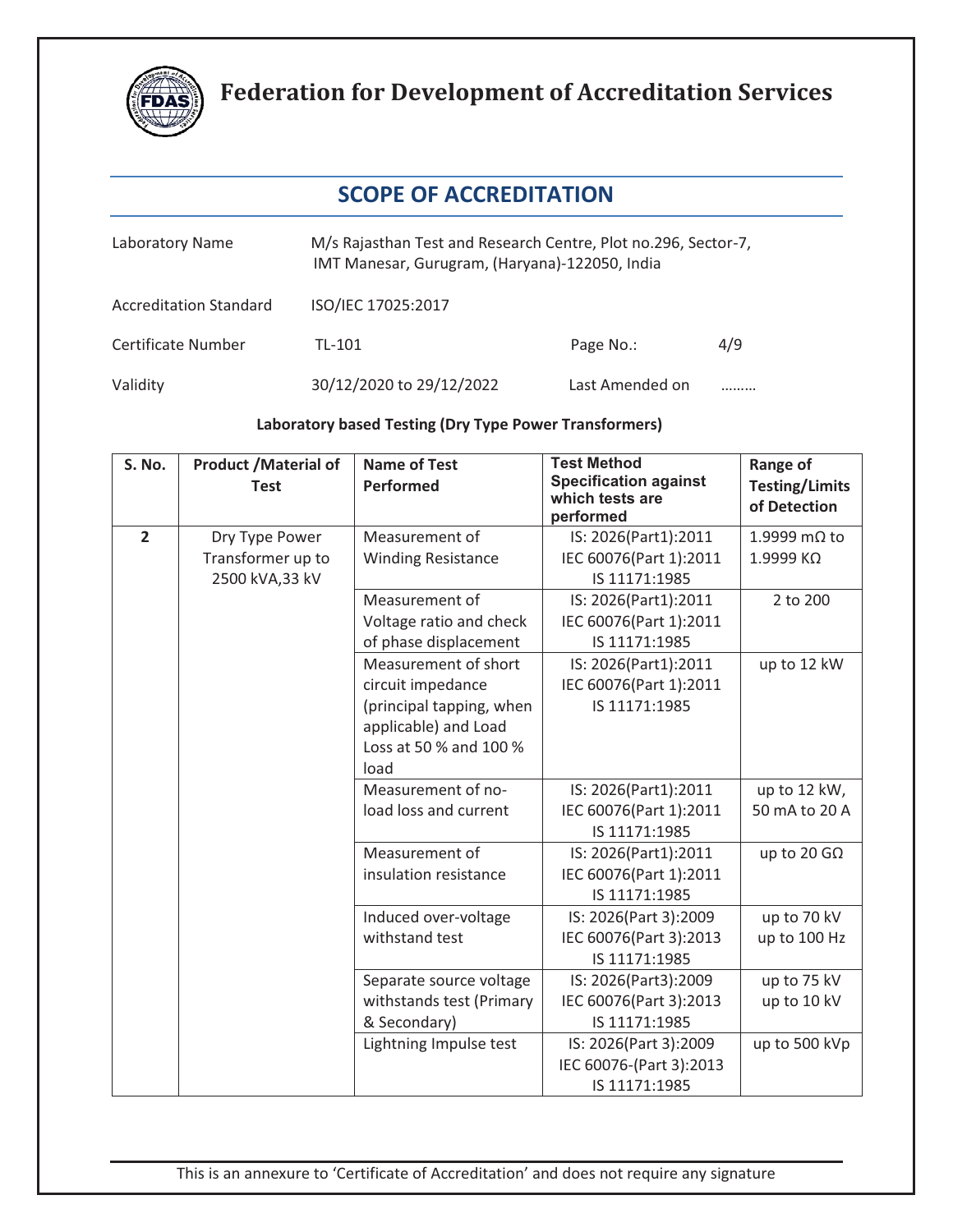

### **SCOPE OF ACCREDITATION**

|          | M/s Rajasthan Test and Research Centre, Plot no.296, Sector-7,<br>Laboratory Name<br>IMT Manesar, Gurugram, (Haryana)-122050, India |                                                                                            |                                                                                    |                                                          |
|----------|-------------------------------------------------------------------------------------------------------------------------------------|--------------------------------------------------------------------------------------------|------------------------------------------------------------------------------------|----------------------------------------------------------|
|          | <b>Accreditation Standard</b>                                                                                                       | ISO/IEC 17025:2017                                                                         |                                                                                    |                                                          |
|          | Certificate Number                                                                                                                  | TL-101                                                                                     | 5/9<br>Page No.:                                                                   |                                                          |
| Validity |                                                                                                                                     | 30/12/2020 to 29/12/2022                                                                   | Last Amended on                                                                    |                                                          |
| S. No.   | <b>Product / Material of</b><br><b>Test</b>                                                                                         | <b>Name of Test Performed</b>                                                              | <b>Test Method</b><br><b>Specification against</b><br>which tests are<br>performed | <b>Range of</b><br><b>Testing/Limits</b><br>of Detection |
|          |                                                                                                                                     | Temperature rise test                                                                      | IS: 2026(Part 2):2010<br>IEC 60076 (Part 2):2011<br>IS: 11171:1985                 | up to 110 °C                                             |
|          |                                                                                                                                     | Partial discharge<br>measurement                                                           | IS: 11171:1985<br>IS: 6209: 1985<br>Annex A of IS: 2026<br>(Part 3):2009           | 1 to 800 pC                                              |
|          |                                                                                                                                     | Determination of sound<br>sound level                                                      | IS: 2026(Part 10):2009<br>IEC:60076 (Part<br>10):2016<br>IS: 11171:1985            | 30 to 130 dB                                             |
|          |                                                                                                                                     | Measurement of zero-<br>sequence impedance(s)<br>on three phase<br>transformer             | IS: 2026(Part 1):2011<br>IEC:60076-1:2011                                          | 0 to 100 %                                               |
|          |                                                                                                                                     | Paint adhesion test                                                                        | IS 1180(Part 1):2014<br>(RA 2019)<br><b>ASTM D3359</b>                             | Qualitative                                              |
|          |                                                                                                                                     | Measurement of<br>Harmonic on no-load<br>current                                           | IS: 2026(Part 1):2011<br>IEC:60076-1:2011                                          | 1st order to 50 <sup>th</sup><br>order                   |
|          |                                                                                                                                     | Measurement of<br>dissipation factor tan<br>delta of the insulation<br>system capacitances | IS: 2026 (Part 1):2011<br>IEC:60076-1:2011                                         | up to 1.00                                               |
|          |                                                                                                                                     | Determination of<br>capacitance winding to<br>earth and between<br>windings                | IS: 2026 (Part 1):2011<br>IEC:60076-1:2011                                         | up to 30 nF<br>$0.001$ pF                                |
|          |                                                                                                                                     | Unbalance current test                                                                     | <b>CBIP Publication No.:275</b><br><b>CBIP Publication No.:317</b>                 | 50mA to 20 A                                             |
|          |                                                                                                                                     | Magnetic Balance test                                                                      | <b>CBIP Publication No.:275</b><br><b>CBIP Publication No.:317</b>                 | 60 mV to 750 V                                           |

This is an annexure to 'Certificate of Accreditation' and does not require any signature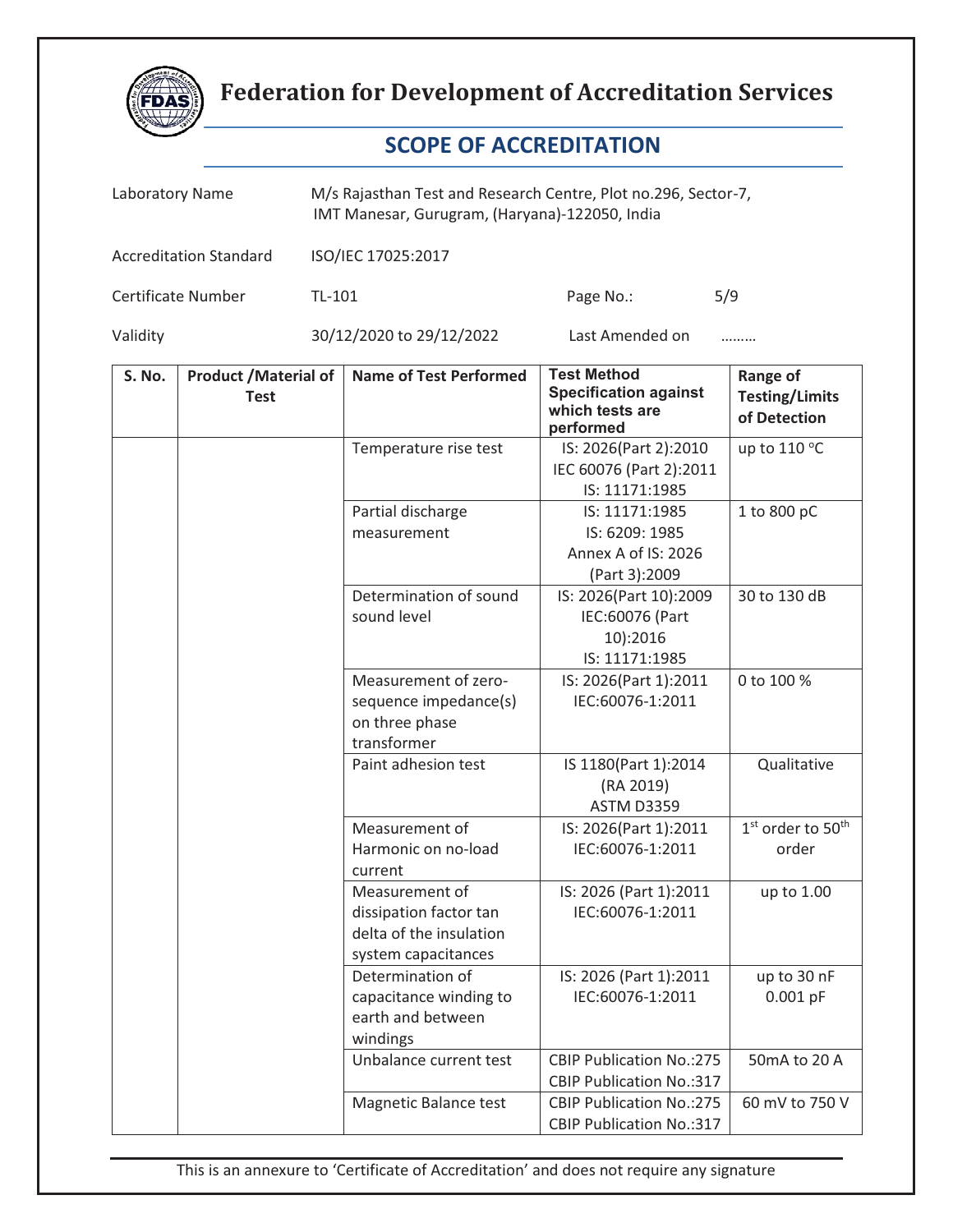

### **SCOPE OF ACCREDITATION**

| Laboratory Name               | M/s Rajasthan Test and Research Centre, Plot no.296, Sector-7,<br>IMT Manesar, Gurugram, (Haryana)-122050, India |                 |     |  |
|-------------------------------|------------------------------------------------------------------------------------------------------------------|-----------------|-----|--|
| <b>Accreditation Standard</b> | ISO/IEC 17025:2017                                                                                               |                 |     |  |
| Certificate Number            | TL-101                                                                                                           | Page No.:       | 6/9 |  |
| Validity                      | 30/12/2020 to 29/12/2022                                                                                         | Last Amended on |     |  |

#### **Laboratory based Testing (Transformers Oil)**

| S. No. | <b>Product /Material of</b><br><b>Test</b> | <b>Name of Test</b><br><b>Performed</b> | <b>Test Method</b><br><b>Specification against</b><br>which tests are<br>performed | Range of<br><b>Testing/Limits</b><br>of Detection |
|--------|--------------------------------------------|-----------------------------------------|------------------------------------------------------------------------------------|---------------------------------------------------|
| 3.     | New Insulating Oils                        | Viscosity                               | IS:1448(Part 25/sec                                                                | 0 to 2400 mm <sup>2/</sup> s                      |
|        | As per IS:335: 2018                        |                                         | 1):2018                                                                            |                                                   |
|        |                                            |                                         | ISO: 3104:1994                                                                     |                                                   |
|        |                                            | Pour point                              | IS:1448(Part 10/sec                                                                | -20 °C to 50°C                                    |
|        |                                            |                                         | 2):2013                                                                            |                                                   |
|        |                                            |                                         | ISO: 3016:1994                                                                     |                                                   |
|        |                                            | <b>Water Content</b>                    | IEC:60814: 1997                                                                    | 3 mg/kg to 1000                                   |
|        |                                            |                                         | IS 13567:2018                                                                      | mg/kg                                             |
|        |                                            | Breakdown Voltage                       | IS 6792:2017                                                                       | 0 to 100 kV                                       |
|        |                                            |                                         | IEC 60156:1995                                                                     |                                                   |
|        |                                            | Density                                 | IS:1448(Part 16):2014                                                              | 0.6 to 1.10 g/ml                                  |
|        |                                            |                                         | ISO 3675:1998                                                                      |                                                   |
|        |                                            | Dielectric dissipation                  | IS: 6262:1971                                                                      | Capacitance:                                      |
|        |                                            | factor (DDF)                            | IS 16086:2013(RA 2018)                                                             | 0 to 30 nF                                        |
|        |                                            |                                         | IEC: 61620:1998                                                                    | Tan delta:                                        |
|        |                                            |                                         |                                                                                    | 0 to 1.00                                         |
|        |                                            | <b>Particle Content</b>                 | IS 13236:2013                                                                      | 0 to 200 µm                                       |
|        |                                            |                                         | IEC:60970: 2007                                                                    |                                                   |
|        |                                            | Appearance                              | Clause 6.6 of IS:                                                                  | Qualitative                                       |
|        |                                            |                                         | 335:2018                                                                           |                                                   |
|        |                                            | Acidity                                 | IS: 1448(Part 16):2014                                                             | up to 10                                          |
|        |                                            |                                         | IEC:62021-1:2003                                                                   | mgKOH/g                                           |
|        |                                            | Interfacial Tension (IFT)               | ASTM D971:2020                                                                     | 1 to 999 Dynes                                    |
|        |                                            | <b>Total Sulphur content</b>            | ISO: 14596:2007or                                                                  | up to 5 %                                         |
|        |                                            |                                         | ASTM D4294:2016                                                                    |                                                   |
|        |                                            |                                         | ASTM D129:2018                                                                     |                                                   |
|        |                                            | Corrosive Sulphur                       | DIN: 51353:1985                                                                    | Qualitative                                       |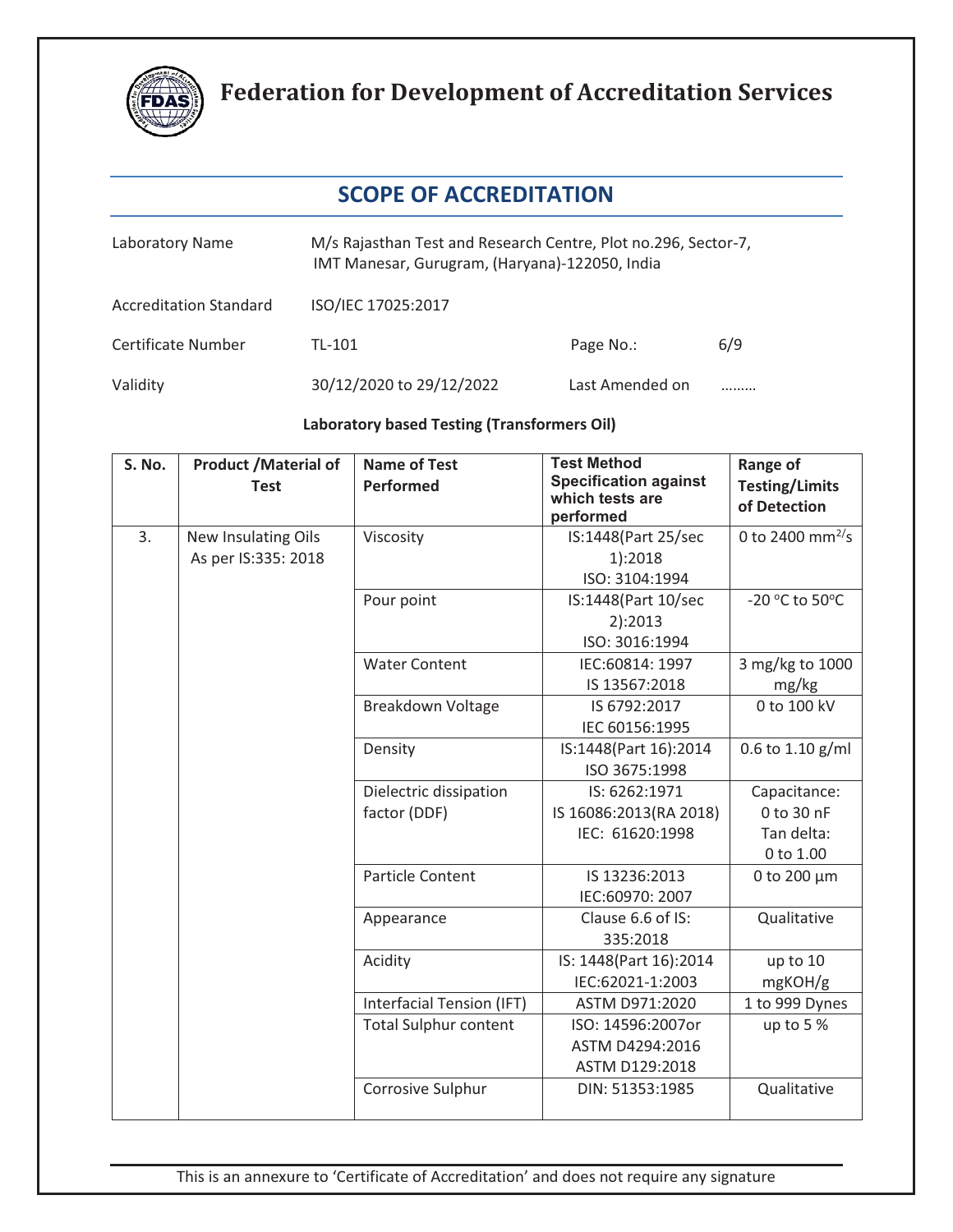

| Laboratory Name |                                            | M/s Rajasthan Test and Research Centre, Plot no.296, Sector-7,<br>IMT Manesar, Gurugram, (Haryana)-122050, India |                                                                                          |                                                                                    |                                                          |
|-----------------|--------------------------------------------|------------------------------------------------------------------------------------------------------------------|------------------------------------------------------------------------------------------|------------------------------------------------------------------------------------|----------------------------------------------------------|
|                 | <b>Accreditation Standard</b>              |                                                                                                                  | ISO/IEC 17025:2017                                                                       |                                                                                    |                                                          |
|                 | Certificate Number                         | TL-101                                                                                                           |                                                                                          | 7/9<br>Page No.:                                                                   |                                                          |
| Validity        |                                            |                                                                                                                  | 30/12/2020 to 29/12/2022                                                                 | Last Amended on<br>                                                                |                                                          |
| S. No.          | <b>Product /Material of</b><br><b>Test</b> |                                                                                                                  | <b>Name of Test Performed</b>                                                            | <b>Test Method</b><br><b>Specification against</b><br>which tests are<br>performed | <b>Range of</b><br><b>Testing/Limits</b><br>of Detection |
|                 |                                            |                                                                                                                  | Potentially corrosive<br>Sulphur                                                         | IS: 16310:2017<br>IEC: 62535:2008                                                  | Qualitative                                              |
|                 |                                            |                                                                                                                  | <b>DBDS</b>                                                                              | IS:16497(Part 1)2017<br>IEC:62697-1:2012                                           | up to 1000<br>mg/kg                                      |
|                 |                                            |                                                                                                                  | Inhibitors                                                                               | IS: 13631:2017<br>IEC: 60666:2010                                                  | up to 1000<br>mg/kg                                      |
|                 |                                            |                                                                                                                  | <b>Metal Passivator additives</b>                                                        | IS 13631:2017<br>IEC: 60666:2010                                                   | up to 1000<br>mg/kg                                      |
|                 |                                            |                                                                                                                  | 2-Furfuryl Alcohal(2-<br><b>Furfural and related</b><br>compound content)                | IS: 15668:2006<br>IEC: 61198:1993                                                  | up to 50<br>mg/kg                                        |
|                 |                                            |                                                                                                                  | 5-Hydroxymethyl-2-<br>Furfural(2-Furfural and<br>related compound content)               | IS: 15668:2006<br>IEC: 61198:1993                                                  | up to 50<br>mg/kg                                        |
|                 |                                            |                                                                                                                  | 2-Furfural<br>(2-Furfural and related<br>compound content)                               | IS: 15668:2006<br>IEC: 61198:1993                                                  | up to 50<br>mg/kg                                        |
|                 |                                            |                                                                                                                  | 2-Furyl Methyl Ketone<br>(2 Acetyl Furan)(2-Furfural<br>and related compound<br>content) | IS: 15668:2006<br>IEC: 61198:1993                                                  | up to 50<br>mg/kg                                        |
|                 |                                            |                                                                                                                  | 5-Methyl-2-Furfural<br>(2- Furfural and related<br>compound content)                     | IS: 15668:2006<br>IEC: 61198:1993                                                  | up to 50<br>mg/kg                                        |
|                 |                                            |                                                                                                                  | <b>Oxidation Stability</b>                                                               | Method C of IS:<br>12422:2017<br>IEC: 61125:1992                                   | Ambient to<br>250 °C                                     |
|                 |                                            |                                                                                                                  | a. Total acidity                                                                         | As per 1.9.4 of<br>IS:12422:2017<br>IEC: 61125:1992                                | Up to 10<br>mgKOH/g                                      |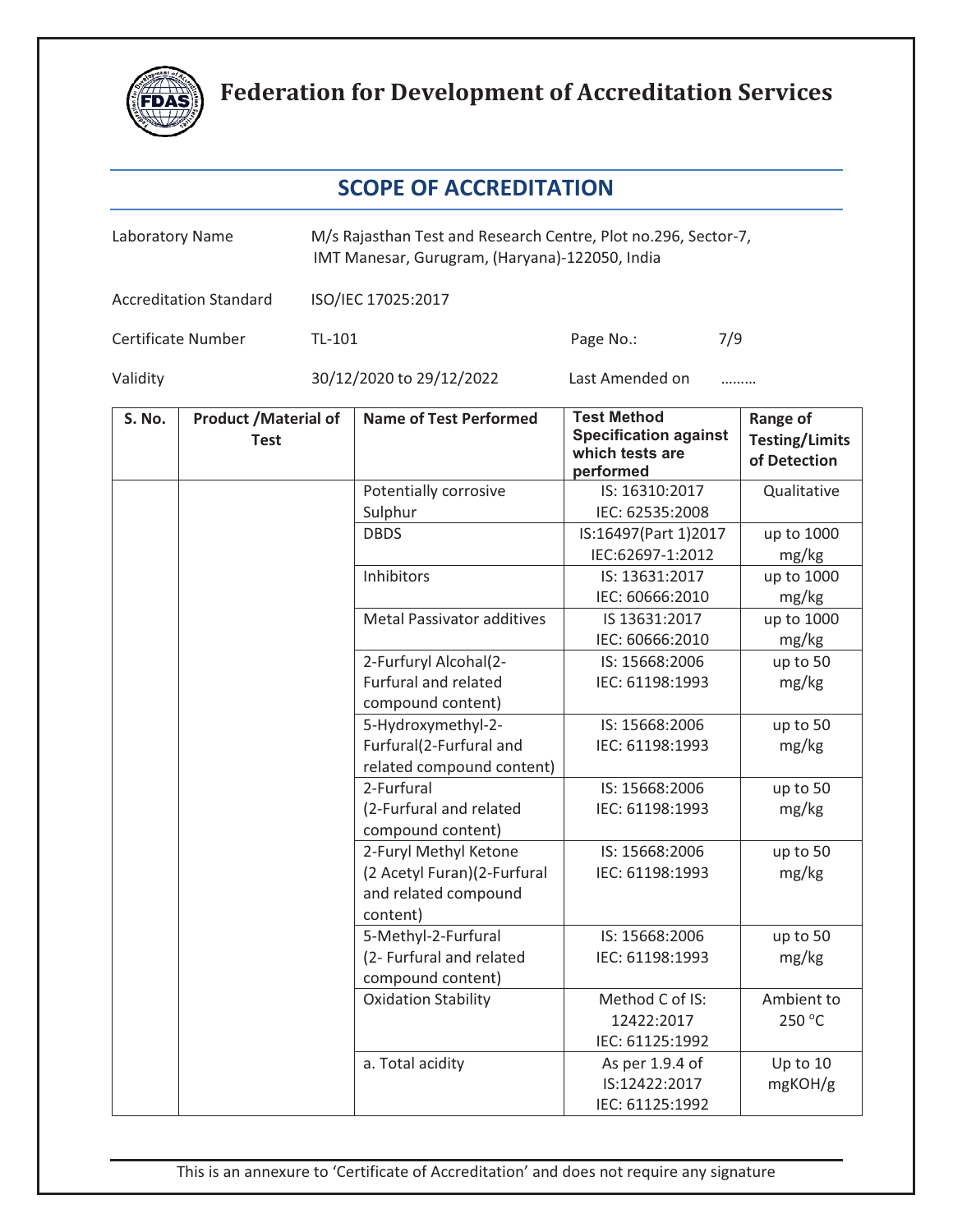

| Laboratory Name |                                                           | M/s Rajasthan Test and Research Centre, Plot no.296, Sector-7,<br>IMT Manesar, Gurugram, (Haryana)-122050, India |                                                                                    |                                                          |  |
|-----------------|-----------------------------------------------------------|------------------------------------------------------------------------------------------------------------------|------------------------------------------------------------------------------------|----------------------------------------------------------|--|
|                 | <b>Accreditation Standard</b>                             | ISO/IEC 17025:2017                                                                                               |                                                                                    |                                                          |  |
|                 | Certificate Number                                        | TL-101                                                                                                           | Page No.:                                                                          | 8/9                                                      |  |
| Validity        |                                                           | 30/12/2020 to 29/12/2022                                                                                         | Last Amended on                                                                    |                                                          |  |
| S. No.          | <b>Product / Material of</b><br><b>Test</b>               | <b>Name of Test</b><br><b>Performed</b>                                                                          | <b>Test Method</b><br><b>Specification against</b><br>which tests are<br>performed | <b>Range of</b><br><b>Testing/Limits</b><br>of Detection |  |
|                 |                                                           | b. Sludge                                                                                                        | As per 1.9.1 of<br>IS:12422:2017<br>IEC: 61125:1992                                | up to $5%$                                               |  |
|                 |                                                           | c. DDF at 90°C                                                                                                   | As per 1.9.6 of<br>IS:12422:2017<br>IEC: 61125:1992                                | up to 1.00                                               |  |
|                 |                                                           | <b>Gassing Tendency</b>                                                                                          | Method A of<br>IEC: 60628:1985                                                     | up to 11 ml                                              |  |
|                 |                                                           | <b>Flash Point</b>                                                                                               | IS:1448(Part 21)<br>ISO: 2719:2016                                                 | 50 to 400 °C<br>Max                                      |  |
|                 |                                                           | <b>PCA Content</b>                                                                                               | IP: 346:2015                                                                       | up to 10 %                                               |  |
|                 |                                                           | <b>PCB Content</b>                                                                                               | IS: 16082:2013<br>IEC: 61619:1997                                                  | Up to 100<br>mg/kg                                       |  |
| $\overline{4}$  | <b>Mineral Insulating Oils</b>                            | Color & Appearance                                                                                               | ISO: 2049:1996                                                                     | Qualitative                                              |  |
|                 | in electrical                                             | Breakdown Voltage                                                                                                | IEC: 60156:2018                                                                    | 0 to 100 kV                                              |  |
|                 | supervision and<br>maintenance guidance                   | <b>Water Content</b>                                                                                             | IEC:60814: 1997                                                                    | 3 mg/kg to<br>1000 mg/kg                                 |  |
|                 | as per IS: 1866:2017 or                                   | <b>Acidity (Neutralization</b>                                                                                   | IEC:62021-1:2003                                                                   | up to 10                                                 |  |
|                 | IEC:60422:2013                                            | value)                                                                                                           | IEC:62021-2:2007                                                                   | mgKOH/g                                                  |  |
|                 | Dielectric dissipation<br>factor (DDF) and<br>resistivity | IEC: 60247: 2004                                                                                                 | Capacitance:<br>0 to 30 nF<br>Tan delta:<br>0 to 1.00                              |                                                          |  |
|                 |                                                           | Inhibitor content                                                                                                | IEC: 60666:2010                                                                    | up to 1000<br>mg/kg                                      |  |
|                 |                                                           | Sediment/Sludge                                                                                                  | Annex-C of IS:1866:<br>2017/IEC: 60422:2013                                        | up to 5%                                                 |  |
|                 |                                                           | Interfacial Tension (IFT)                                                                                        | ASTM D971,<br>EN14210                                                              | 1 to 999 Dynes                                           |  |
|                 |                                                           | Particle (counting and<br>sizing                                                                                 | IEC: 60970:2007                                                                    | $0 \mu m$ to 200<br>$\mu$ m                              |  |